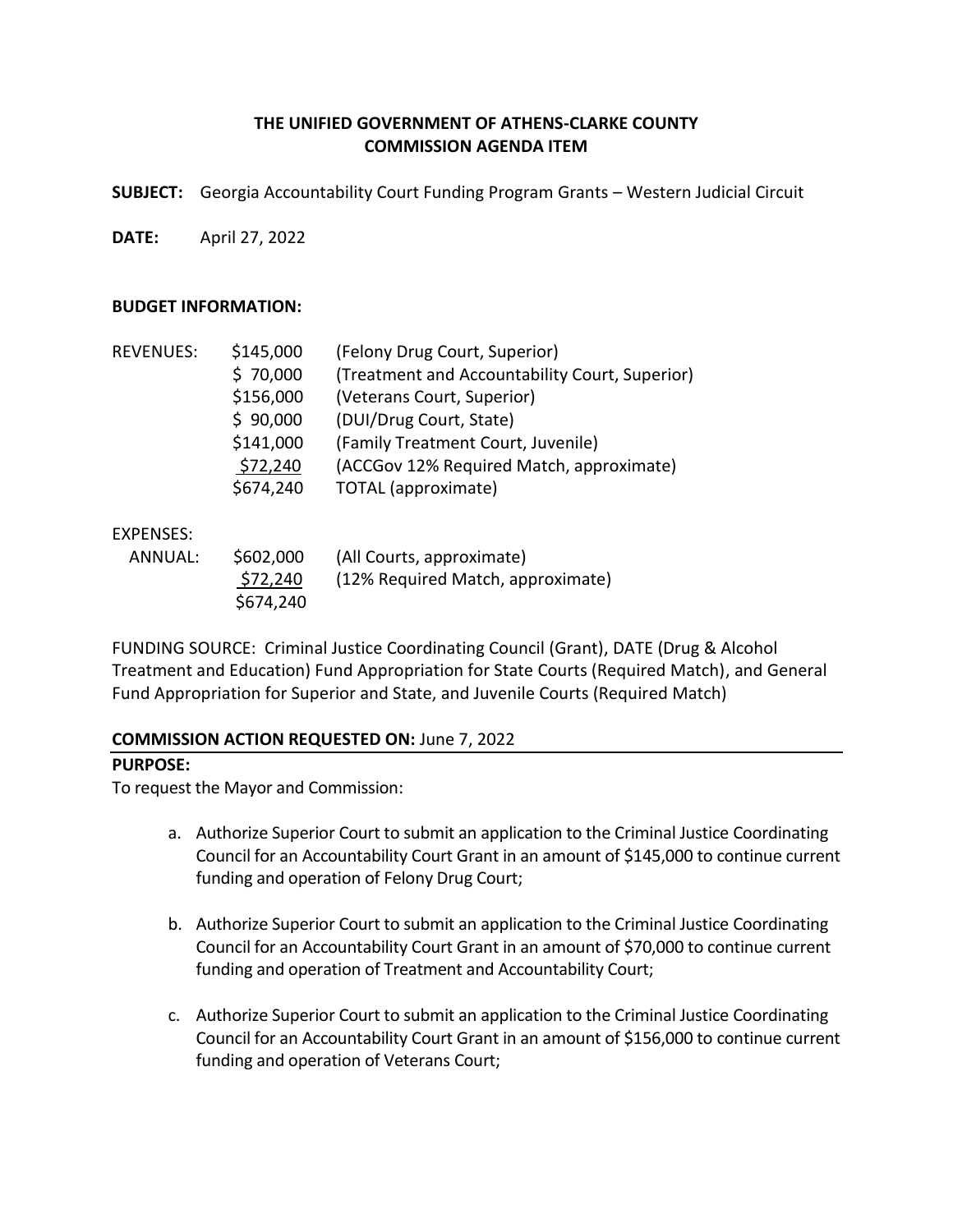- d. Authorize State Court to submit an application to the Criminal Justice Coordinating Council for an Accountability Court Grant in an amount of \$90,000 to continue current funding and operation of DUI/Drug Court;
- e. Authorize Juvenile Court to submit an application to the Criminal Justice Coordinating Council for an Accountability Court Grant in an amount of \$141,000 to continue current funding and operation of Family Dependency Treatment Court;
- f. Authorize staff to accept the grant funds, if awarded; and
- g. Authorize the Mayor, Superior Court Judges, State Court Judge, Juvenile Court Judge and appropriate staff to execute all related documents.

# **HISTORY:**

- 1. In 1981, the General Assembly (O.C.G.A. § 35-6A-2) created the Criminal Justice Coordinating Council (CJCC). The Governor of Georgia designated the CJCC as the State Administering Agency for criminal justice and victims' assistance programs. It is comprised of 24 members representing various components of the criminal justice system.
- 2. In 2012, the Georgia Legislature and Governor Nathan Deal created the Georgia Accountability Court (GAC) Funding Program to provide courts with the critical funding necessary to support the growth of accountability courts in Georgia to reduce the prison population.
- 3. Since 2012, the Unified Government of Athens-Clarke County (ACCUG) has benefited greatly from this program, having received funding in excess of \$450,000 annually for all of the existing courts and funding for two new courts, Family Treatment Court and Veterans Court.
- 4. On February  $1^{st}$ , 2022, the CJCC released the FY23 Solicitation Packet, which allows jurisdictions to apply for funding for new or existing accountability courts.

# **FACTS & ISSUES:**

- 1. Accountability Courts are designed to serve as an alternative to incarceration by providing a rigid and successful treatment program which maintains high levels of participant accountability. Participants in these programs, upon successful completion and graduation, typically receive reductions in their sentences, lower fines, and other incentives.
- 2. The Western Judicial Circuit has five accountability courts which receive funding through the CJCC Accountability Court Funding Program:
	- Felony Drug Court, Superior Court, directed by Judge Lawton E. Stephens;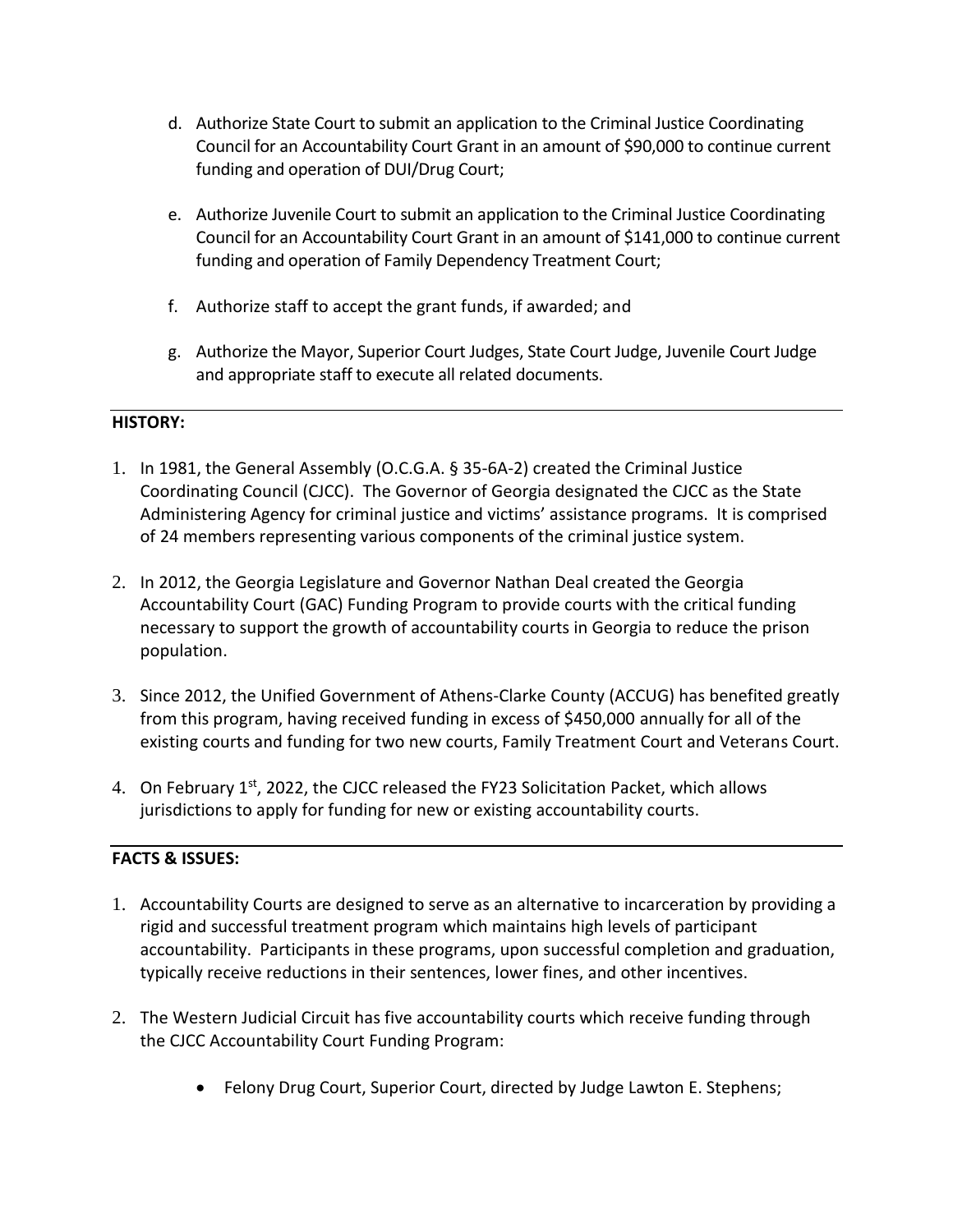- Treatment and Accountability Court, Superior Court, directed by Judge Eric W. Norris;
- Veterans Court, Superior Court, directed by Judge H. Patrick Haggard;
- DUI/Drug Court, State Court, directed by Judge Charles E. Auslander; and
- Family Dependency Treatment Court, Juvenile Court, directed by Judge Amanda Trimble.
- 3. **Felony Drug Court** (FDC) was established in 2004 and has provided enhanced probation supervision and treatment for adult, non-violent, non-sexual criminal offenders with pending felony cases, substance-related probation violations, or multiple DUI offenses in the Western Judicial Circuit. Participants must complete five phases of treatment, each of which requires participants to engage in extensive counseling, reporting, and drug testing.
- 4. **Treatment and Accountability Court** (TAC) was formed in 2008 and has provided enhanced probation supervision and treatment for adult, non-violent, non-sexual criminal offenders with pending felony or misdemeanor cases that have serious, persistent mental illness or co-occurring substance abuse. Participants typically have a history of failed, inconsistent, or under-treatment for mental health and substance abuse issues
- 5. **Veterans Court** was established in 2013 and integrates alcohol/drug and/or mental health treatment specific to veterans with effective judicial case management. Using a multi-phase approach similar to the other accountability courts, eligible participants are promptly placed into the program and receive assistance accessing existing services for veterans, specialized treatment and rehabilitation services, and frequent alcohol and drug tests. Typically, veteran mentors assist with the programs.
- 6. **DUI/Drug Court** was established in 2001. It has provided enhanced probation supervision and treatment for adult, non-violent, non-sexual criminal offenders with pending DUI or drug cases. The DUI/Drug Court currently integrates evidence-based substance abuse treatment, mandatory drug testing, sanctions and incentives, and transitional services for participants in a judicially supervised setting. Only 22% of graduates re-offend; approximately 77% of offenders who did not complete or were not enrolled in the program reoffend.
- 7. **Family Dependency Treatment Court** was established in February 2013 and is devoted to cases of child deprivation that involve substance abuse by the child's parents or other caregivers. It is a collaborative effort in which the Juvenile Court, treatment providers, and child welfare practitioners come together in a non-adversarial setting to conduct comprehensive child and parent needs assessments. The purpose is to protect the safety and welfare of children while giving parents a workable case plan that provides them with the treatment and support they need to recover and become responsible caregivers. 100% of graduates have achieved reunification with their children.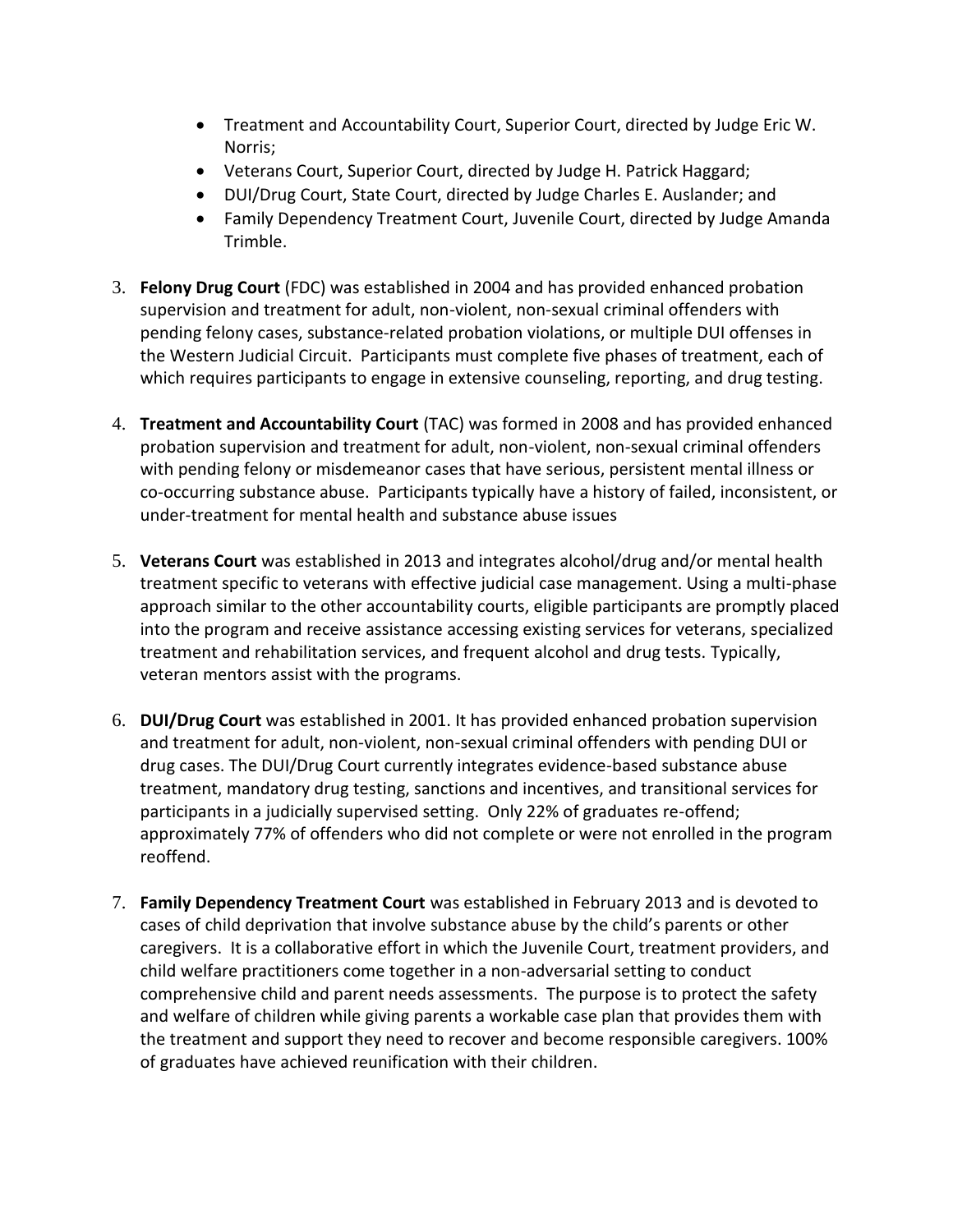- 8. The requested Accountability Court Grants are provided by the Georgia Accountability Court (GAC) Funding Program and administrated by CJCC to encourage the enhancement of existing accountability courts.
- 9. The Accountability Courts partner with various agencies and local non-profits to effectively treat the participants. Partner agencies include Advantage Behavioral Health Systems, Family Counseling Services of Athens, and the Athens Area Community Foundation.
- 10. The grant would not result in additional employee positions or create future obligations for ACCGov to fund if awarded. The grant requires a 12% cash or in-kind match, which has been appropriated to each court through the ACCGov General Fund and/or DATE funds every fiscal year each court has been in existence. Case management assistance and treatment services are provided by ACCGov staff and on a contractual basis.
- 11. The grant submittal deadline was March 4, 2022. Although the Superior, State, and Juvenile Courts must submit their individual applications by the deadline, each court will accept the grant, if awarded, contingent upon M&C approval. The award period is from July 1, 2022 to June 30, 2023. Award letters are expected to be received in May 2022.
- 12. Mayor & Commission Goals and Strategies Area: *Provide responsive, equitable, and humane public safety services, including judicial operations, through community collaboration.*

# **OPTIONS:**

- 1. Mayor and Commission
	- a. Authorize Superior Court to submit an application to the Criminal Justice Coordinating Council for an Accountability Court Grant in an amount of \$145,000 to continue current funding and operation of Felony Drug Court;
	- b. Authorize Superior Court to submit an application to the Criminal Justice Coordinating Council for an Accountability Court Grant in an amount of \$70,000 to continue current funding and operation of Treatment and Accountability Court;
	- c. Authorize Superior Court to submit an application to the Criminal Justice Coordinating Council for an Accountability Court Grant in an amount of \$156,000 to continue current funding and operation of Veterans Court;
	- d. Authorize State Court to submit an application to the Criminal Justice Coordinating Council for an Accountability Court Grant in an amount of \$90,000 to continue current funding and operation of DUI/Drug Court;